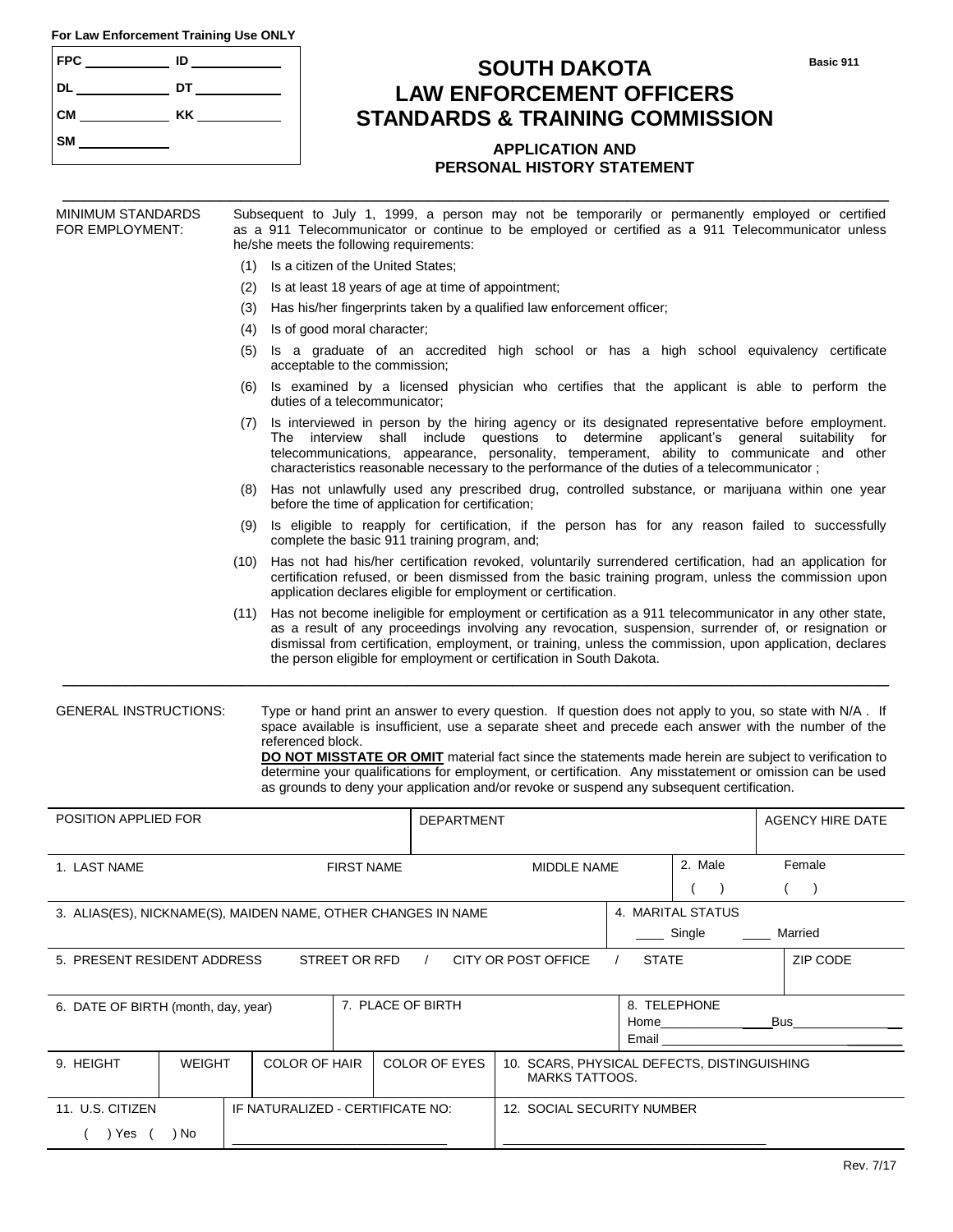# 13. EDUCATION:

List all elementary, junior high, and high schools attended.

|     | List all clerificitially, jurilor riigh, and riigh scribblis attended.<br><b>NAME</b><br><b>LOCATION</b>                                                                                             |                                                            |                | <b>DATES</b><br><b>ATTENDED</b> | <b>YEARS</b><br><b>COMPLETED</b> | Yes                 | <b>GRADUATED</b><br>No |              |
|-----|------------------------------------------------------------------------------------------------------------------------------------------------------------------------------------------------------|------------------------------------------------------------|----------------|---------------------------------|----------------------------------|---------------------|------------------------|--------------|
|     |                                                                                                                                                                                                      |                                                            |                |                                 |                                  |                     |                        |              |
|     |                                                                                                                                                                                                      |                                                            |                |                                 |                                  |                     |                        |              |
|     |                                                                                                                                                                                                      |                                                            |                |                                 |                                  |                     |                        |              |
|     |                                                                                                                                                                                                      |                                                            |                |                                 |                                  |                     |                        |              |
|     |                                                                                                                                                                                                      |                                                            |                |                                 |                                  |                     |                        |              |
| В.  | If not a High School graduate, have you completed the General Educational Development (GED) tests. Yes____ No___                                                                                     |                                                            |                |                                 |                                  |                     |                        |              |
| C.  | Higher education. List information below for all colleges or universities attended.                                                                                                                  |                                                            |                |                                 |                                  |                     |                        |              |
|     | Name and Location of College or University                                                                                                                                                           |                                                            |                | Dates Attended                  |                                  | <b>Credit Hours</b> | Degree                 | Year         |
|     |                                                                                                                                                                                                      |                                                            | From           | To                              | Semester                         | Quarter             | Rec'd                  | Rec'd        |
|     |                                                                                                                                                                                                      |                                                            |                |                                 |                                  |                     |                        |              |
|     |                                                                                                                                                                                                      |                                                            |                |                                 |                                  |                     |                        |              |
|     | Major and minor college courses.                                                                                                                                                                     |                                                            |                |                                 |                                  |                     |                        |              |
|     |                                                                                                                                                                                                      |                                                            |                |                                 |                                  |                     |                        |              |
|     |                                                                                                                                                                                                      |                                                            |                |                                 |                                  |                     |                        |              |
|     |                                                                                                                                                                                                      |                                                            |                |                                 |                                  |                     |                        |              |
| D.  | Other schools or training (trade, vocational, business, or military). Give for each the name and location of school, dates<br>attended, subjects studied, certificate, and any other pertinent data. |                                                            |                |                                 |                                  |                     |                        |              |
|     |                                                                                                                                                                                                      |                                                            |                |                                 |                                  |                     |                        |              |
|     |                                                                                                                                                                                                      |                                                            |                |                                 |                                  |                     |                        |              |
|     |                                                                                                                                                                                                      |                                                            |                |                                 |                                  |                     |                        |              |
|     |                                                                                                                                                                                                      |                                                            |                |                                 |                                  |                     |                        |              |
| 14. | VEHICLE OPERATOR'S LICENSE (Driver's, Chauffeur's, etc.) Give the following information concerning any vehicle                                                                                       |                                                            |                |                                 |                                  |                     |                        |              |
|     | operator's license you have held or now hold:                                                                                                                                                        |                                                            |                |                                 |                                  |                     |                        |              |
|     | Operator License Number                                                                                                                                                                              |                                                            | Place of Issue |                                 |                                  | Date of Expiration  |                        | Restrictions |
|     |                                                                                                                                                                                                      |                                                            |                |                                 |                                  |                     |                        |              |
|     |                                                                                                                                                                                                      |                                                            |                |                                 |                                  |                     |                        |              |
| 15. | Have you ever had your drivers license in any state suspended or revoked?                                                                                                                            |                                                            |                |                                 |                                  |                     |                        |              |
|     | Yes<br>No                                                                                                                                                                                            | If yes, give details, including reasons, state dates, etc. |                |                                 |                                  |                     |                        |              |
|     |                                                                                                                                                                                                      |                                                            |                |                                 |                                  |                     |                        |              |
|     |                                                                                                                                                                                                      |                                                            |                |                                 |                                  |                     |                        |              |
| 16. | Have you ever had your 911 Telecommunicator certification suspended, revoked, or voluntarily surrendered in<br>South Dakota or any other state?                                                      |                                                            |                |                                 |                                  |                     |                        |              |
|     | No<br>Yes                                                                                                                                                                                            | If yes, give details, including reasons, state dates, etc. |                |                                 |                                  |                     |                        |              |
|     |                                                                                                                                                                                                      |                                                            |                |                                 |                                  |                     |                        |              |
| 17. | Have you ever voluntarily surrendered any professional/occupational certification or license or have you ever had any<br>professional/occupational certification or license suspended or revoked?    |                                                            |                |                                 |                                  |                     |                        |              |
|     | No<br>Yes                                                                                                                                                                                            | If yes, give details, including reasons, state dates, etc. |                |                                 |                                  |                     |                        |              |
|     |                                                                                                                                                                                                      |                                                            |                |                                 |                                  |                     |                        |              |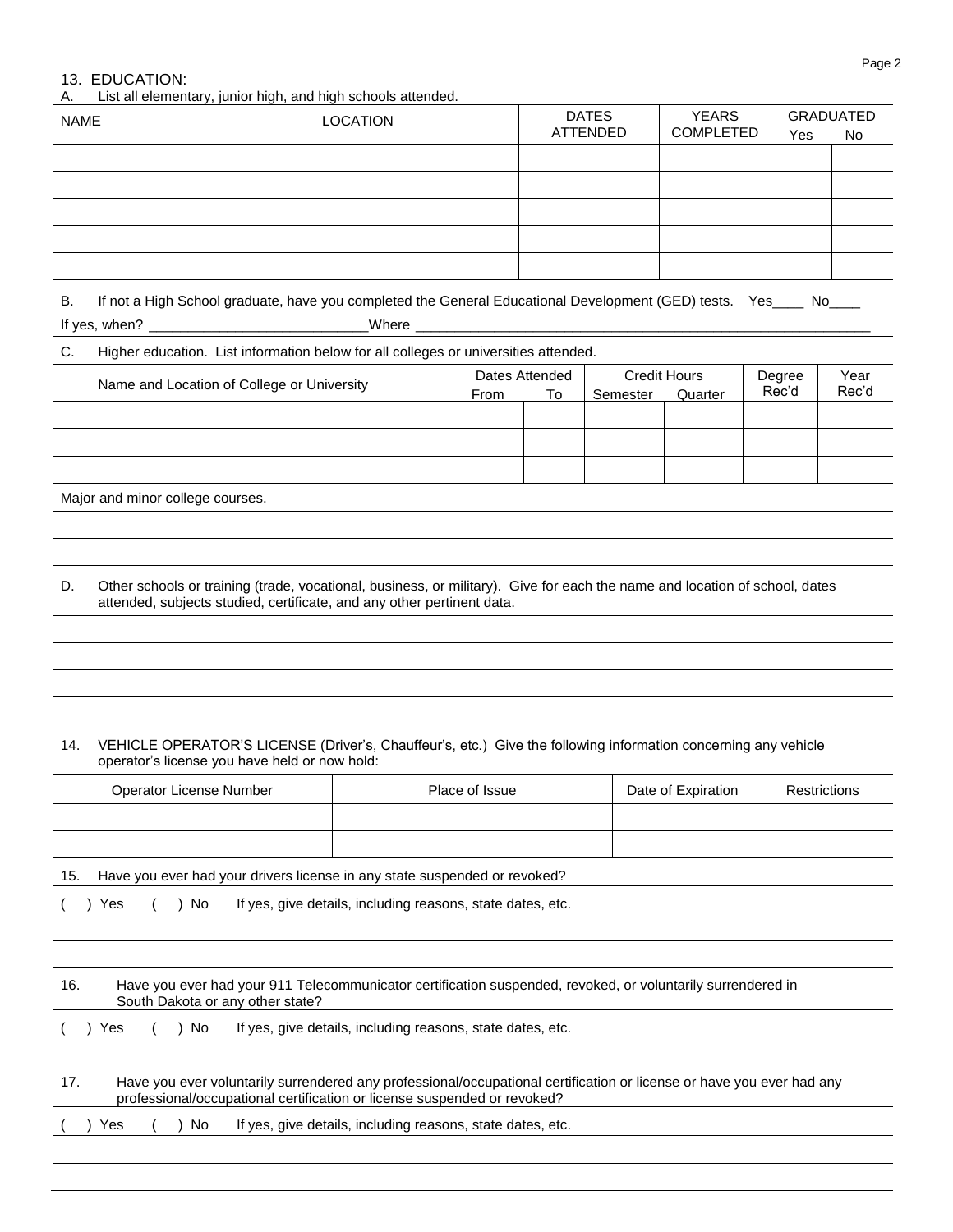- 18. DETENTION, ARREST, CRIMINAL LITIGATION, CRIMINAL SUMMONS, CITATIONS, and/or CONVICTION. List **ALL** including juvenile, and traffic tickets. Be advised that pursuant to SDCL 23-3-42, and not withstanding any legal advice you may have received to the contrary, you **MUST** list any suspended imposition or suspended execution of sentence. Failure to disclose all the required information may result in denial of your application. If your application is denied you must wait one year to reapply to the academy.
- A. Have you ever been arrested or detained by a law enforcement agency? () Yes () No

If the answer to the above question is YES, list below the date, place, and details of each incident.

19. MILITARY SERVICE "Submit copy of **DD 214** with application"

| . .<br><b>Branch</b> | From | To | Type of Discharge |
|----------------------|------|----|-------------------|
|                      |      |    |                   |
|                      |      |    |                   |

#### 20. EMPLOYMENT (Last 5 yrs.)

| Employer | From | To | <b>General Duties</b> |
|----------|------|----|-----------------------|
|          |      |    |                       |
|          |      |    |                       |
|          |      |    |                       |
|          |      |    |                       |

#### 21. REFERENCES (List 3 not relatives or employers)

| ___<br>. |         |            |
|----------|---------|------------|
| Name     | Address | Occupation |
|          |         |            |
|          |         |            |
|          |         |            |
|          |         |            |

#### 22. EMERGENCY MEDICAL INFORMATION

| Name - Primary Physician/Emergency Care Physician | Phone |
|---------------------------------------------------|-------|
|                                                   |       |
|                                                   |       |

### **AUTHORIZATION TO RELEASE INFORMATION AND ENDORSEMENT OF APPLICATION**

As an applicant for a position as a 911 telecommunicator in the State of South Dakota, I am required to furnish information for use in determining my moral, physical and mental qualifications. In this connection, I authorize release of any and all information that you may have concerning me, including information of a confidential or privileged nature, to include internal investigation files.

I hereby release you, your organization, or others *(including the Military National Personnel Records Center/National Archives Administration)* from any liability or damage which may result from furnishing the information requested.

I understand that a background investigation will be conducted to verify the authenticity and completeness of the information furnished by me.

I certify that there are no misrepresentations, omissions, or falsifications in the foregoing statements and answers, and that the entries made by me above are true, complete, and correct to the best of my knowledge and belief and are made in good faith.

I further agree and consent in advance to being summarily discharged without cause or hearing if any of the above information contains any misrepresentations of falsification or if any material information has been omitted.

\_\_\_\_\_\_\_\_\_\_\_\_\_\_\_\_\_\_\_\_\_\_\_\_\_\_\_\_\_\_\_\_\_\_\_\_\_\_ \_\_\_\_\_\_\_\_\_\_\_\_\_\_\_\_\_\_\_\_\_\_\_\_\_\_\_\_\_\_\_\_\_\_\_\_\_\_